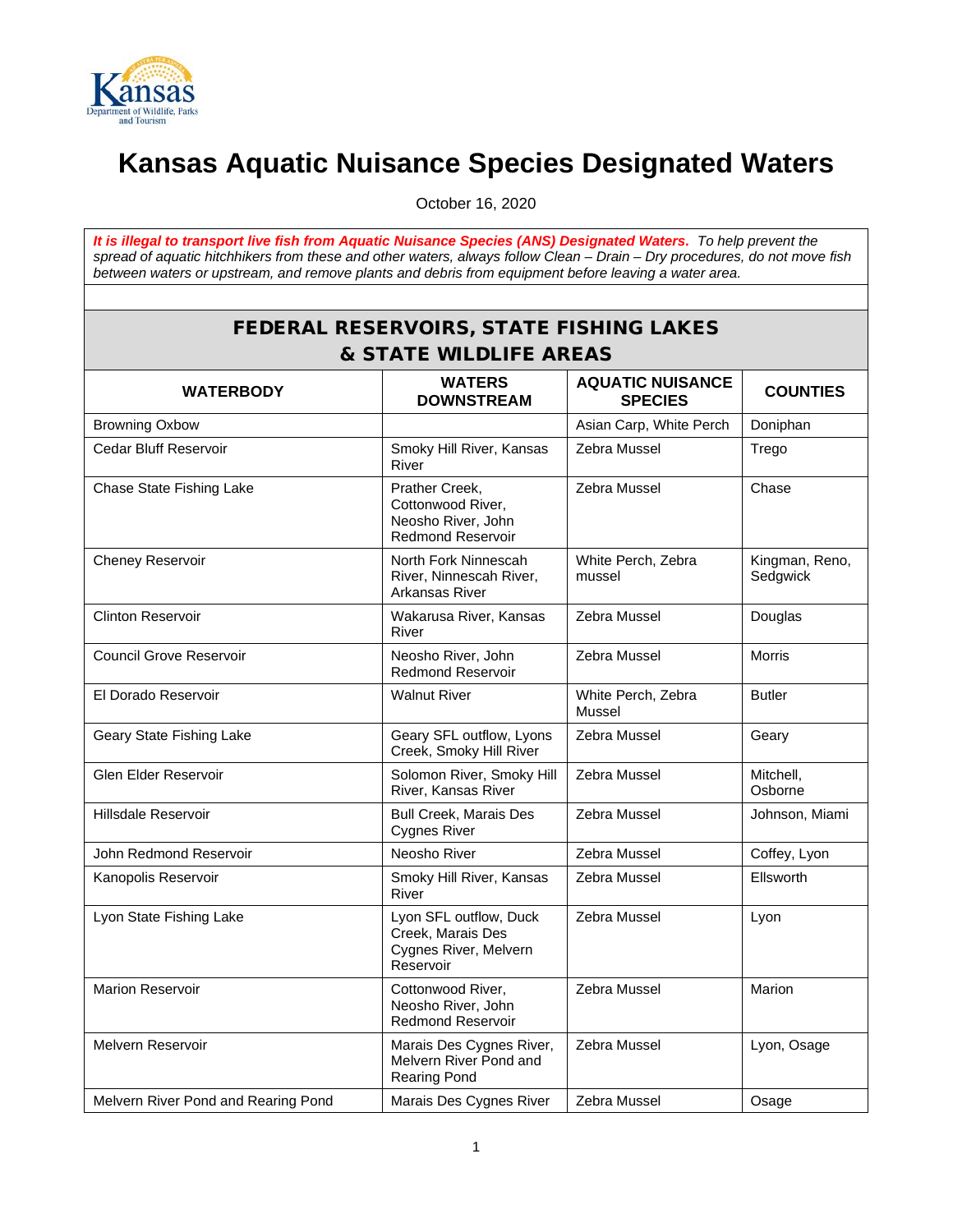

| <b>Milford Reservoir</b>                                                                                            | Republican River, Kansas<br>River                                                                          | Zebra Mussel                              | Clay, Dickinson,<br>Geary           |
|---------------------------------------------------------------------------------------------------------------------|------------------------------------------------------------------------------------------------------------|-------------------------------------------|-------------------------------------|
| Osage State Fishing Lake                                                                                            | Osage SFL outflow, 110-<br>Mile Creek, Pomona<br>Reservoir, Marais Des<br><b>Cygnes River</b>              | Zebra Mussel                              | Osage                               |
| Perry Reservoir                                                                                                     | Delaware River, Kansas<br>River                                                                            | Zebra Mussel                              | Jefferson                           |
| Pomona Reservoir                                                                                                    | 110-Mile Creek, Marais<br>Des Cygnes River                                                                 | Zebra Mussel                              | Osage                               |
| Tuttle Creek Reservoir and River Pond                                                                               | Big Blue River, Kansas<br>River                                                                            | Zebra Mussel                              | Marshall,<br>Pottawatomie,<br>Riley |
| <b>Wilson Reservoir</b>                                                                                             | Saline River, Smoky Hill<br>River, Kansas River                                                            | White Perch, Zebra<br>Mussel              | Lincoln, Russell                    |
|                                                                                                                     | <b>CITY, COUNTY AND PRIVATE WATERS</b>                                                                     |                                           |                                     |
| <b>WATERBODY</b>                                                                                                    | <b>WATERS</b><br><b>DOWNSTREAM</b>                                                                         | <b>AQUATIC NUISANCE</b><br><b>SPECIES</b> | <b>COUNTIES</b>                     |
| Coffey County Lake - Wolf Creek<br><b>Generating Station</b><br><b>Boat inspection required</b>                     | Wolf Creek, Neosho River                                                                                   | Zebra Mussel                              | Coffey                              |
| <b>Council Grove City Lake</b><br>Aquatic Nuisance Species Course certificate<br>required to boat or fish this lake | Canning Creek, Council<br>Grove Reservoir, Neosho<br>River, John Redmond<br>Reservoir                      | Zebra Mussel                              | <b>Morris</b>                       |
| El Dorado - East Park Pond                                                                                          | <b>Walnut River</b>                                                                                        | Zebra Mussel                              | <b>Butler</b>                       |
| <b>Emerald Bay</b>                                                                                                  |                                                                                                            | White Perch, Zebra<br>Mussel              | Sedgwick                            |
| Eskridge - Lake Wabaunsee<br><b>Boat inspection required</b>                                                        | Lake Wabaunsee outflow,<br>East Branch Mill Creek,<br>South Branch Mill Creek,<br>Mill Creek, Kansas River | Zebra Mussel                              | Wabaunsee                           |
| Hutchinson - Carey Park Lagoon                                                                                      |                                                                                                            | <b>White Perch</b>                        | Reno                                |
| Hutchinson - Carey Park Pond                                                                                        |                                                                                                            | <b>White Perch</b>                        | Reno                                |
| Jeffrey Energy Center Auxiliary Lake and<br>Make-up Lake                                                            | Kansas River                                                                                               | Zebra Mussel                              | Pottawatomie                        |
| Kingman - Hoover Pond                                                                                               | South Fork Ninnescah<br>River, Ninnescah River,<br>Arkansas River                                          | <b>White Perch</b>                        | Kingman                             |
| Linn County - Linn Valley Lakes - Main<br>Lake                                                                      | Linn Valley Lakes - Main<br>Lake outflow, Middle<br>Creek, Marais Des Cygnes<br>River                      | Zebra Mussel                              | <b>Linn</b>                         |
| McPherson County - Emerald Lake                                                                                     | Smoky Hill River, Kansas<br>River                                                                          | Zebra Mussel                              | <b>McPherson</b>                    |
| Paola - Lake Miola (Paola City Lake)                                                                                | Dorsey Branch, South<br>Wea Creek, Bull Creek,<br>Marais Des Cygnes River                                  | Zebra Mussel                              | Miami                               |
| Sedgwick County - Lake Afton                                                                                        | Clearwater Creek,<br>Ninnescah River,<br>Arkansas River                                                    | White Perch, Zebra<br>Mussel              | Sedgwick                            |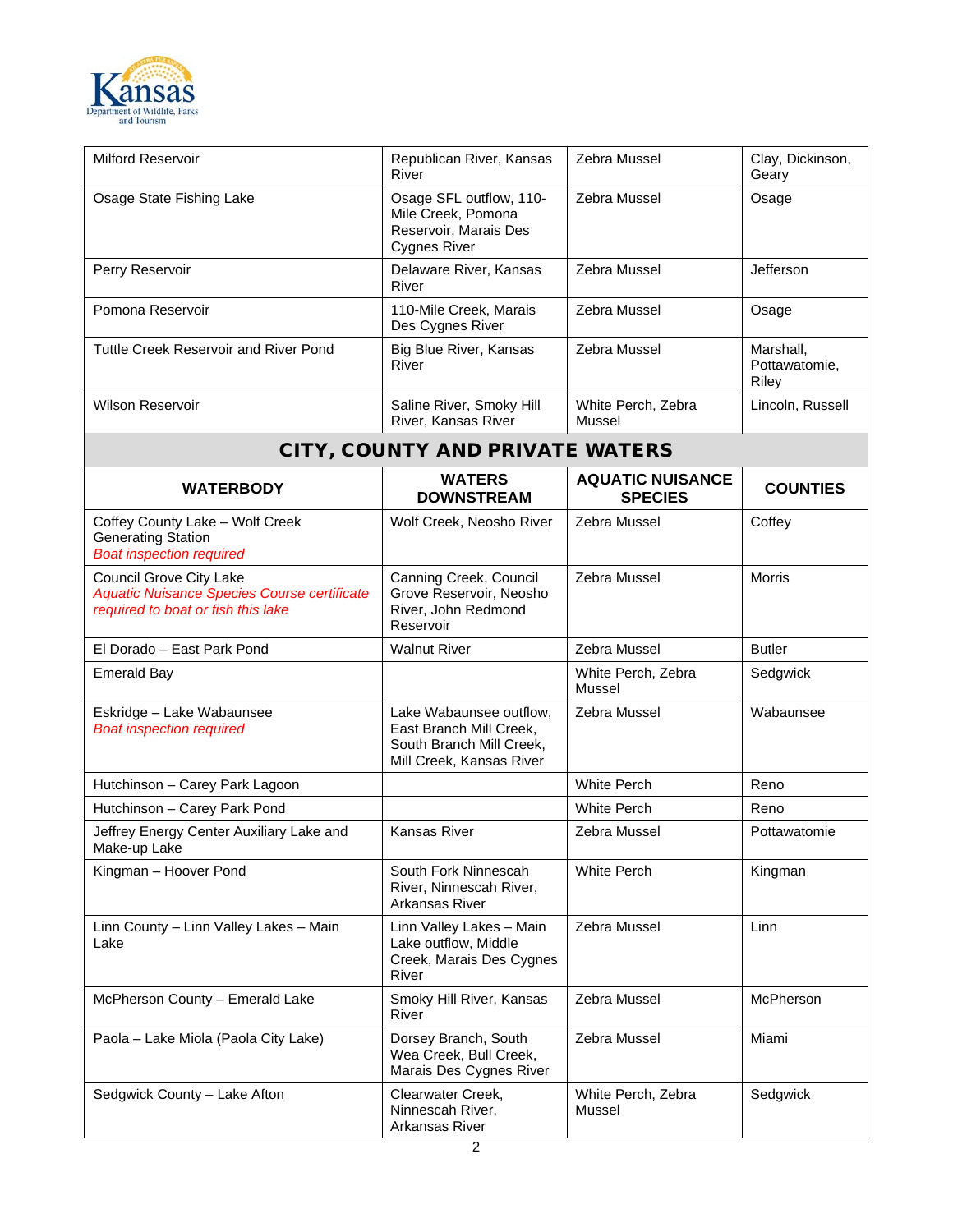

| Sedgwick County Park Lakes: Vic's Lake,<br>Horseshoe Lake, Tom Scott Lake, Moss<br>Lake, Kids Lake |                                                                                | White Perch        | Sedgwick  |
|----------------------------------------------------------------------------------------------------|--------------------------------------------------------------------------------|--------------------|-----------|
| Shawnee County - Lake Shawnee                                                                      | Deer Creek, Shunganunga<br>Creek, Kansas River                                 | Zebra Mussel       | Shawnee   |
| Spirit/Boeing Employee Association Lake                                                            |                                                                                | White Perch        | Sedgwick  |
| <b>Wellington City Lake</b>                                                                        | East Prairie Creek, Prairie<br>Creek, Chikaskia River                          | Zebra Mussel       | Sumner    |
| Wichita - South Lake                                                                               | Wichita - South Lake<br>outflow, MS Mitch Mitchell<br>Floodway, Arkansas River | <b>White Perch</b> | Sedgwick  |
| Wichita – West KDOT Lake                                                                           |                                                                                | White Perch        | Sedgwick  |
| <b>Winfield City Lake</b>                                                                          | Timber Creek, Walnut<br>River, Arkansas River                                  | Zebra Mussel       | Cowley    |
| <b>Wyandotte County Lake</b>                                                                       | Marshall Creek, Missouri<br>River                                              | Zebra Mussel       | Wyandotte |

## RIVERS AND STREAMS

*Note: All tributary streams supplying the Kansas River below the Bowersock Dam and Missouri River in Atchison, Brown, Douglas, Jefferson, Johnson, Leavenworth, Marshall, and Wyandotte counties are considered to be inhabited by Asian Carp, even if the tributaries are not listed below. Some tributaries may be unnamed or known by local names.*

| <b>WATERBODY</b>                                                                        | <b>WATERS</b><br><b>DOWNSTREAM</b>           | <b>AQUATIC NUISANCE</b><br><b>SPECIES</b> | <b>COUNTIES</b>        |
|-----------------------------------------------------------------------------------------|----------------------------------------------|-------------------------------------------|------------------------|
| 110-Mile Creek from Osage SFL outflow to<br>confluence with Marais Des Cygnes River     | Pomona Reservoir, Marais<br>Des Cygnes River | Zebra Mussel                              | Osage                  |
| Arkansas River from Ninnescah River to the<br>Oklahoma State Line                       |                                              | White Perch, Zebra<br>Mussel              | Cowley, Sumner         |
| Arkansas River from MS Mitch Mitchell<br>Floodway to confluence with Ninnescah<br>River | Arkansas River                               | <b>White Perch</b>                        | Sedgwick,<br>Sumner    |
| Betts Creek to confluence with Kansas River                                             | <b>Kansas River</b>                          | Asian Carp                                | Wyandotte              |
| Big Blue River from Tuttle Creek Reservoir<br>dam to confluence with Kansas River       | Kansas River                                 | Zebra Mussel                              | Pottawatomie.<br>Riley |
| Big Slough from Sedgwick County Park to<br>confluence with MS Mitch Mitchell Floodway   |                                              | <b>White Perch</b>                        | Sedgwick               |
| Blue River to the Missouri State Line                                                   | Missouri River                               | Asian Carp                                | Johnson                |
| Branch Creek to confluence with Stranger<br>Creek                                       | Stranger Creek, Kansas<br>River              | Asian Carp                                | Leavenworth            |
| Brenner Heights Creek to confluence with<br>Muncie Creek                                | Muncie Creek, Kansas<br>River                | Asian Carp                                | Wyandotte              |
| Brewery Creek to confluence with Missouri<br>River                                      | Missouri River                               | Asian Carp                                | Atchison               |
| Brush Creek to confluence with Missouri<br>River                                        | Missouri River                               | Asian Carp                                | Doniphan               |
| Brush Creek to confluence with Stranger<br>Creek                                        | Stranger Creek, Kansas<br>River              | Asian Carp                                | Leavenworth            |
| Buckhorn Creek to confluence with Stranger<br>Creek                                     | Stranger Creek, Kansas<br>River              | Asian Carp                                | Leavenworth            |
| Bull Creek from Hillsdale Reservoir dam to<br>confluence with Marais des Cygnes River   | Marais des Cygnes River                      | Zebra Mussel                              | Miami                  |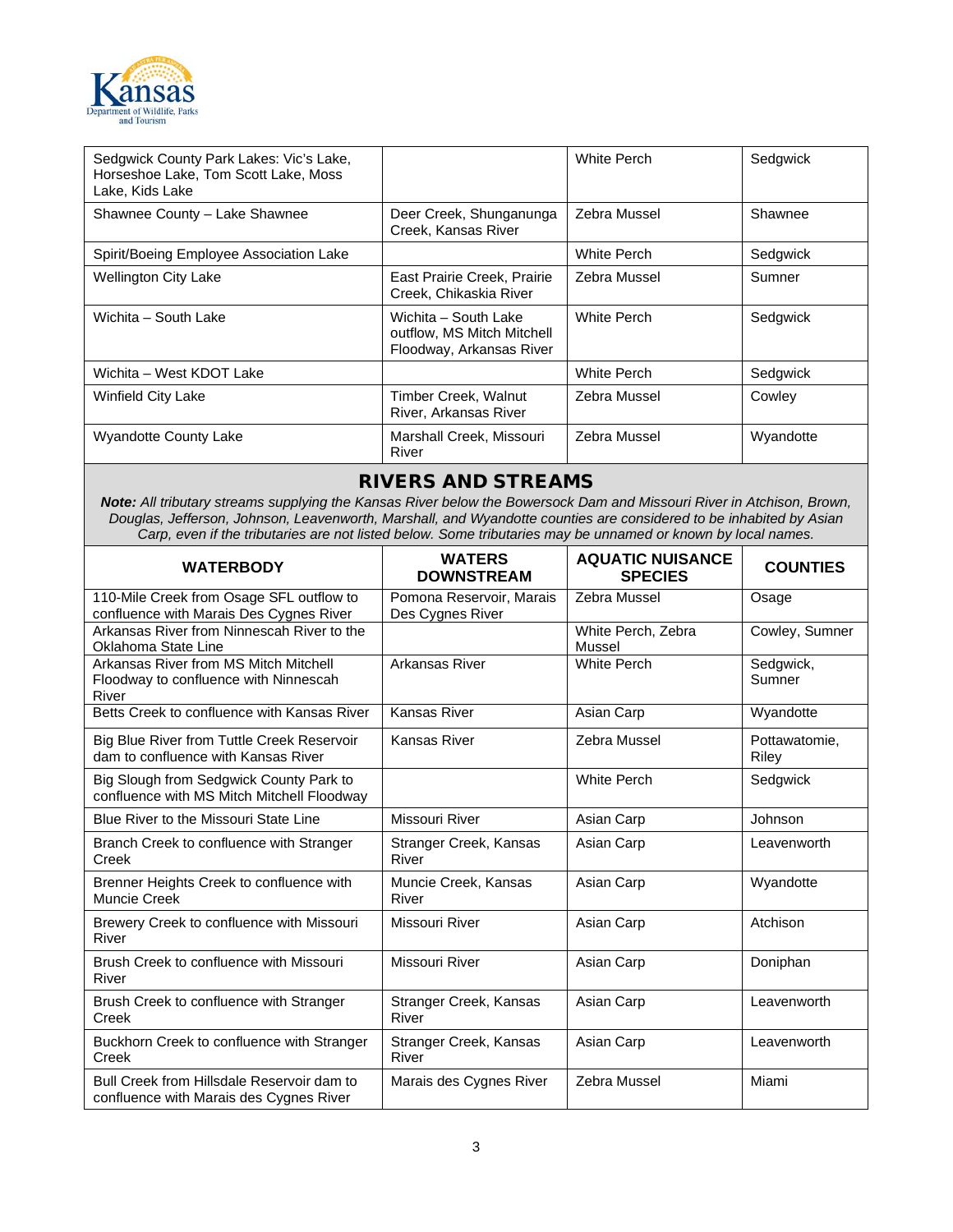

| Burger Creek to confluence with Turkey<br>Creek                                     | Turkey Creek, South Fork<br>Big Nemaha River,<br><b>Missouri River</b>     | Asian Carp                   | Nemaha                 |
|-------------------------------------------------------------------------------------|----------------------------------------------------------------------------|------------------------------|------------------------|
| Buttermilk Creek to confluence with South<br>Fork Wolf River                        | South Fork Wolf River,<br>Wolf River, Missouri River                       | Asian Carp                   | <b>Brown</b>           |
| Buttermilk Creek to confluence with Stranger<br>Creek                               | Stranger Creek, Kansas<br>River                                            | Asian Carp                   | Leavenworth            |
| Camp Branch to confluence with Blue River                                           | Blue River, Missouri River                                                 | Asian Carp                   | Johnson                |
| Camp Creek to confluence with Cedar Creek                                           | Cedar Creek, Kansas<br>River                                               | Asian Carp                   | Johnson                |
| Camp Creek to confluence with Stranger<br>Creek                                     | Stranger Creek, Kansas<br>River                                            | Asian Carp                   | Atchison               |
| Canning Creek from Council Grove City<br>Lake dam to Council Grove Reservoir        | Council Grove Reservoir,<br>Neosho River, John<br><b>Redmond Reservoir</b> | Zebra Mussel                 | <b>Morris</b>          |
| Captain Creek to confluence with Kansas<br>River                                    | Kansas River                                                               | Asian Carp                   | Douglas,<br>Johnson    |
| Cedar Creek from Olathe Lake dam to<br>confluence with Kansas River                 | Kansas River                                                               | Asian Carp                   | Johnson                |
| Cedar Creek to confluence with Missouri<br>River                                    | <b>Missouri River</b>                                                      | Asian Carp                   | Doniphan               |
| Charlie Creek to confluence with Wolf River                                         | Wolf River, Missouri River                                                 | Asian Carp                   | Doniphan               |
| Chicken Creek to confluence with<br><b>Washington Creek</b>                         | Washington Creek,<br>Wakarusa River, Kansas<br>River                       | Asian Carp                   | Douglas                |
| Chikaskia River to Oklahoma State Line                                              |                                                                            | Zebra Mussel                 | Sumner                 |
| Clear Creek to confluence with Mill Creek                                           | Mill Creek, Kansas River                                                   | Asian Carp                   | Johnson                |
| Clear Creek to confluence with Turkey Creek                                         | Turkey Creek, South Fork<br>Big Nemaha River,<br>Missouri River            | Asian Carp                   | Marshall,<br>Nemaha    |
| Clearwater Creek from Lake Afton dam to<br>confluence with Ninnescah River          | Ninnescah River.<br>Arkansas River                                         | White Perch, Zebra<br>Mussel | Sedgwick               |
| Coal Creek from Douglas State Fishing Lake<br>dam to confluence with Wakarusa River | Wakarusa River, Kansas<br>River                                            | Asian Carp                   | Douglas                |
| Coffee Creek to Blue River                                                          | Blue River, Missouri River                                                 | Asian Carp                   | Johnson                |
| Cold Ryan Branch to confluence with Wolf<br>River                                   | Wolf River, Missouri River                                                 | Asian Carp                   | Doniphan               |
| Connor Creek to confluence with Missouri<br>River                                   | <b>Missouri River</b>                                                      | Asian Carp                   | Wyandotte              |
| Coon Creek to confluence with Mill Creek                                            | Mill Creek, Kansas River                                                   | Asian Carp                   | Johnson                |
| Coon Creek to confluence with Wolf River                                            | Wolf River, Missouri River                                                 | Asian Carp                   | Doniphan               |
| Corral Creek to confluence with Missouri<br>River                                   | Missouri River                                                             | Asian Carp                   | Leavenworth            |
| Cottonwood River from Marion Reservoir<br>dam to confluence with Neosho River       | Neosho River, John<br><b>Redmond Reservoir</b>                             | Zebra Mussel                 | Chase, Lyon,<br>Marion |
| Cow Creek to confluence with Ninemile<br>Creek                                      | Ninemile Creek, Stranger<br>Creek, Kansas River                            | Asian Carp                   | Leavenworth            |
| Cramer Creek to confluence with Stranger<br>Creek                                   | Stranger Creek, Kansas<br>River                                            | Asian Carp                   | Leavenworth            |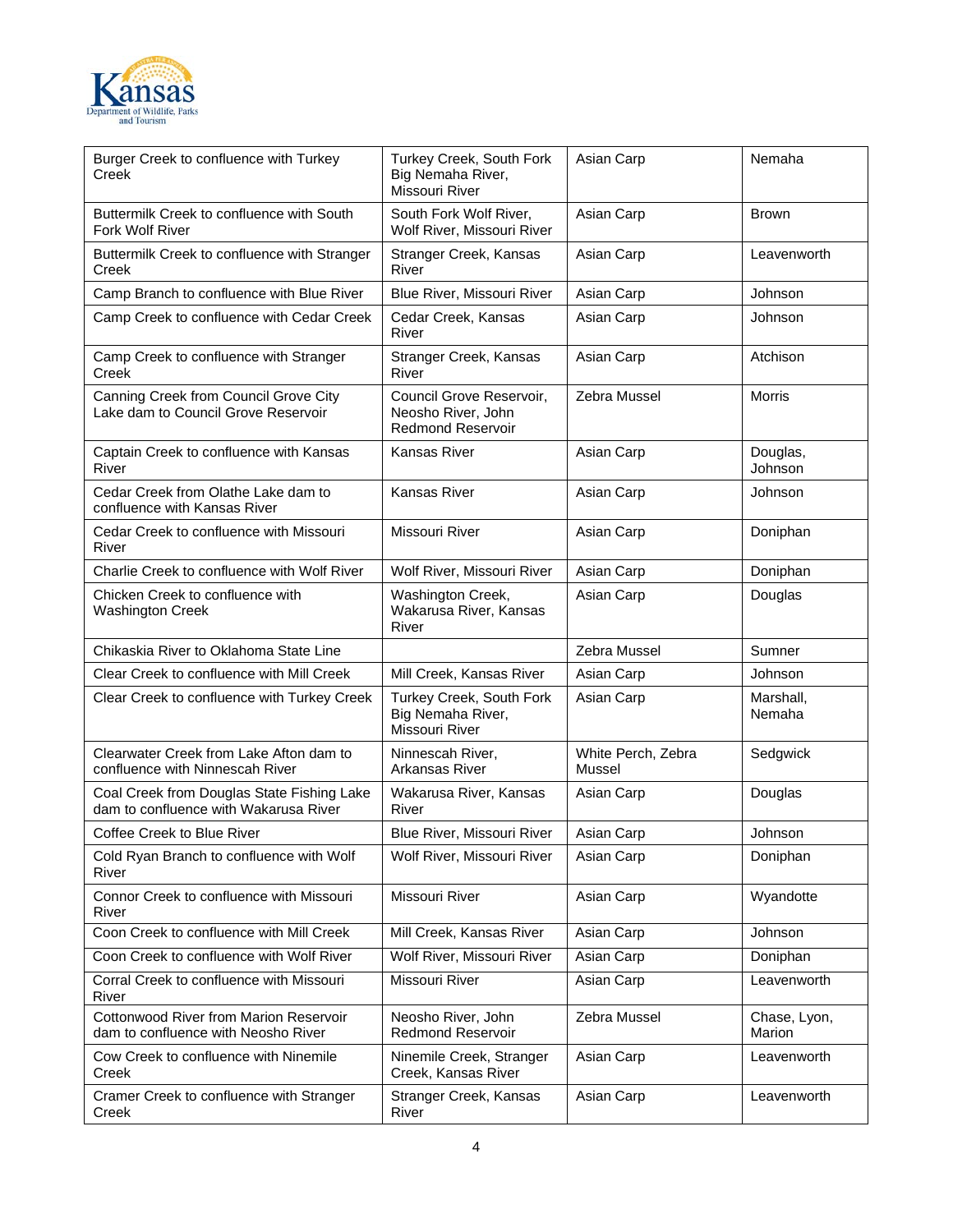

| Crooked Creek to confluence with Stranger<br>Creek                                                         | Stranger Creek, Kansas<br>River                                   | Asian Carp   | Atchison,<br>Jefferson    |
|------------------------------------------------------------------------------------------------------------|-------------------------------------------------------------------|--------------|---------------------------|
| Dawson Creek to confluence with Stranger<br>Creek                                                          | Stranger Creek, Kansas<br>River                                   | Asian Carp   | Jefferson,<br>Leavenworth |
| Deer Creek from Lake Shawnee dam to<br>confluence with Shunganunga Creek                                   | Shunganunga Creek,<br>Kansas River                                | Zebra Mussel | Shawnee                   |
| Deer Creek from Sabetha City Lake dam to<br>confluence with South Fork Big Nemaha<br>River                 | South Fork Big Nemaha<br>River, Missouri River                    | Asian Carp   | Nemaha                    |
| Deer Creek to confluence with<br>Independence Creek                                                        | Independence Creek,<br>Missouri River                             | Asian Carp   | Atchison                  |
| Delaware River from Perry Reservoir dam to<br>confluence the Kansas River                                  | Kansas River                                                      | Zebra Mussel | Jefferson                 |
| Dorsey Branch from Lake Miola dam to<br>confluence with South Wea Creek                                    | South Wea Creek, Bull<br>Creek, Marais Des<br><b>Cygnes River</b> | Zebra Mussel | Miami                     |
| <b>Duck Creek</b>                                                                                          | Marais Des Cygnes River,<br>Melvern Reservoir                     | Zebra Mussel | Lyon                      |
| East Branch Mill Creek from Lake<br>Wabaunsee outflow to confluence with South<br><b>Branch Mill Creek</b> | South Branch Mill Creek,<br>Mill Creek, Kansas River              | Zebra Mussel | Wabaunsee                 |
| East Prairie Creek to confluence with West<br><b>Prairie Creek</b>                                         | Prairie Creek, Chikaskia<br>River                                 | Zebra Mussel | Sumner                    |
| Eddy Creek to confluence with Missouri<br>River                                                            | Missouri River                                                    | Asian Carp   | Wyandotte                 |
| Euchre Creek to confluence with Walnut<br>Creek                                                            | Walnut Creek, Missouri<br>River                                   | Asian Carp   | <b>Brown</b>              |
| Fall Creek to confluence with Stranger Creek                                                               | Stranger Creek, Kansas<br>River                                   | Asian Carp   | Jefferson,<br>Leavenworth |
| Fisher Creek to confluence with South Fork<br><b>Big Nemaha River</b>                                      | South Fork Big Nemaha<br>River, Missouri River                    | Asian Carp   | Nemaha                    |
| Fivemile Creek to confluence with Missouri<br>River                                                        | Missouri River                                                    | Asian Carp   | Leavenworth               |
| Fourmile Creek to the Nebraska State Line                                                                  | Missouri River                                                    | Asian Carp   | Nemaha                    |
| Fox Creek to confluence with Cedar Creek                                                                   | Cedar Creek, Missouri<br>River                                    | Asian Carp   | Brown, Doniphan           |
| Geary State Fishing Lake outflow from<br>Geary SFL dam to confluence with Lyons<br>Creek                   | Lyons Creek, Kansas<br>River                                      | Zebra Mussel | Geary                     |
| Halling Creek to confluence with Wolf River                                                                | Wolf River, Missouri River                                        | Asian Carp   | Doniphan                  |
| Harris Creek to confluence with South Fork<br><b>Big Nemaha River</b>                                      | South Fork Big Nemaha<br>River, Missouri River                    | Asian Carp   | Nemaha                    |
| Hog Creek to confluence with Stranger<br>Creek                                                             | Stranger Creek, Kansas<br>River                                   | Asian Carp   | Leavenworth               |
| Honey Creek to confluence with Island<br>Creek                                                             | Island Creek, Missouri<br>River                                   | Asian Carp   | Wyandotte                 |
| Honey Creek to the Nebraska State Line                                                                     | Missouri River                                                    | Asian Carp   | Nemaha                    |
| Howard Creek to confluence with Crooked<br>Creek                                                           | Crooked Creek, Stranger<br>Creek, Kansas River                    | Asian Carp   | Jefferson                 |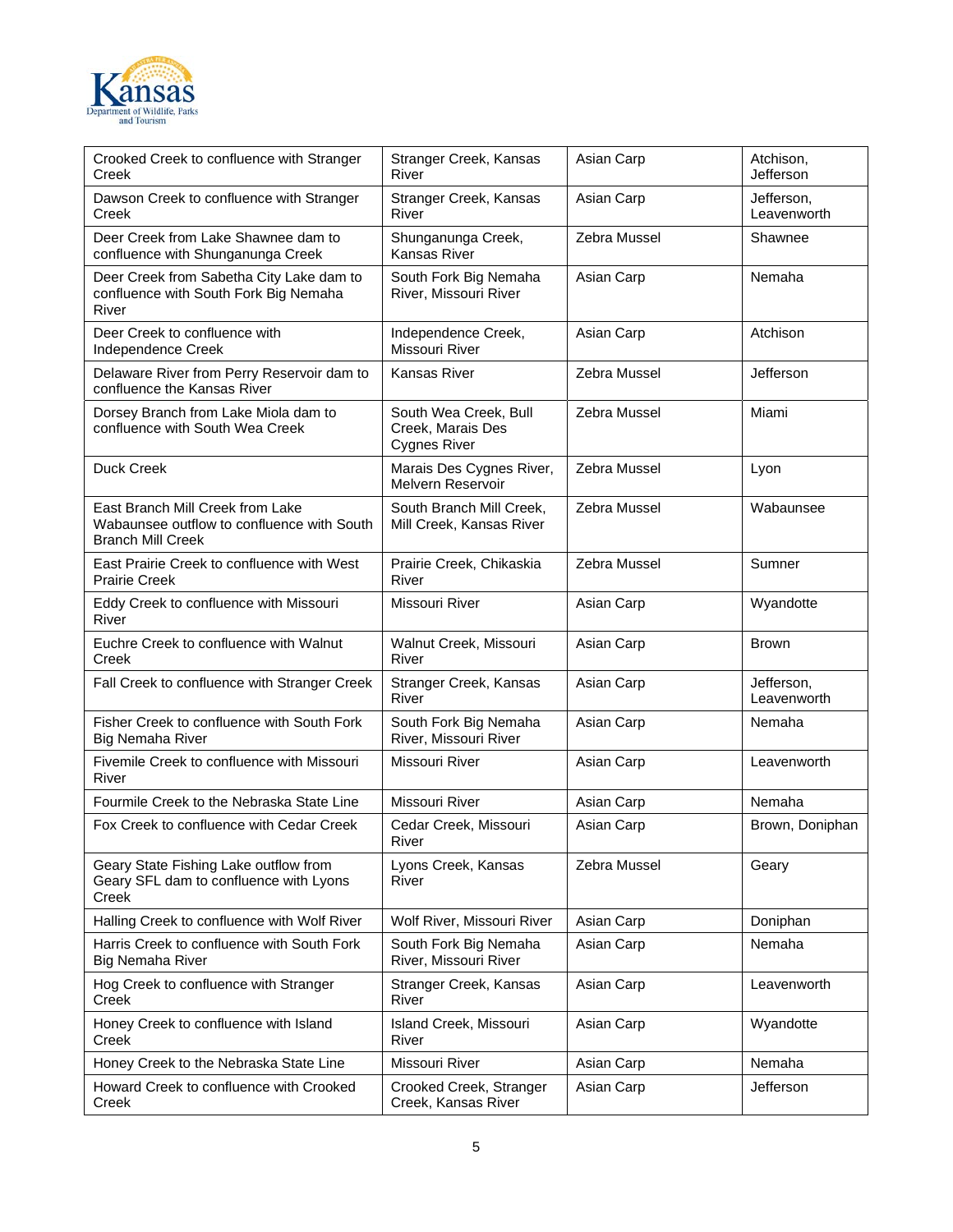

| Hulls Branch to confluence with Crooked<br>Creek                                                      | Crooked Creek, Stranger<br>Creek, Kansas River                                  | Asian Carp                               | Jefferson                                                               |
|-------------------------------------------------------------------------------------------------------|---------------------------------------------------------------------------------|------------------------------------------|-------------------------------------------------------------------------|
| Illinois Creek to confluence with South Fork<br><b>Big Nemaha River</b>                               | South Fork Big Nemaha<br>River, Missouri River                                  | Asian Carp                               | Nemaha                                                                  |
| Independence Creek to confluence with<br>Missouri River                                               | Missouri River                                                                  | Asian Carp                               | Atchison,<br>Doniphan                                                   |
| Indian Creek to confluence with Walnut<br>Creek                                                       | Walnut Creek, Stranger<br>Creek, Kansas River                                   | Asian Carp                               | Jefferson                                                               |
| Indian Creek to the Missouri State Line                                                               |                                                                                 | Asian Carp                               | Johnson                                                                 |
| Island Creek to confluence with Missouri<br>River                                                     | <b>Missouri River</b>                                                           | Asian Carp                               | Leavenworth,<br>Wyandotte                                               |
| Jarbalo Creek to confluence with Stranger<br>Creek                                                    | Stranger Creek, Kansas<br>River                                                 | Asian Carp                               | Leavenworth                                                             |
| Jersey Creek to confluence with Missouri<br>River                                                     | Missouri River                                                                  | Asian Carp                               | Wyandotte                                                               |
| Jordan Creek to confluence with<br>Independence Creek                                                 | Independence Creek,<br>Missouri River                                           | Asian Carp                               | Doniphan                                                                |
| Kansas River from Bowersock Dam to<br>confluence with Missouri River                                  |                                                                                 | Asian Carp, White<br>Perch, Zebra Mussel | Douglas,<br>Leavenworth,<br>Johnson,<br>Wyandotte                       |
| Kansas River to Bowersock Dam                                                                         | Kansas River                                                                    | White Perch, Zebra<br>Mussel             | Douglas, Geary,<br>Jefferson,<br>Pottawatomie,<br>Shawnee,<br>Wabaunsee |
| Kenney Creek to confluence with Wolf River                                                            | Wolf River, Missouri River                                                      | Asian Carp                               | Doniphan                                                                |
| Kent Creek to confluence with Kansas River                                                            | Kansas River                                                                    | Asian Carp                               | Leavenworth                                                             |
| Kill Creek to confluence with Kansas River                                                            | Kansas River                                                                    | Asian Carp                               | Johnson                                                                 |
| Lake Wabaunsee outflow from Lake<br>Wabaunsee dam to confluence with East<br><b>Branch Mill Creek</b> | East Branch Mill Creek,<br>South Branch Mill Creek,<br>Mill Creek, Kansas River | Zebra Mussel                             | Wabaunsee                                                               |
| Linn Valley Lakes - Main Lake outflow to<br>confluence with Middle Creek                              | Middle Creek, Marais Des<br><b>Cygnes River</b>                                 | Zebra Mussel                             | Linn                                                                    |
| Little Cedar Creek to confluence with Cedar<br>Creek                                                  | Cedar Creek, Kansas<br>River                                                    | Asian Carp                               | Johnson                                                                 |
| Little Kaw Creek to confluence with Kansas<br>River                                                   | Kansas River                                                                    | Asian Carp                               | Leavenworth                                                             |
| Little Mill Creek to confluence with Mill Creek                                                       | Mill Creek, Kansas River                                                        | Asian Carp                               | Johnson                                                                 |
| Little Sandy Creek to confluence with Little<br><b>Stranger Creek</b>                                 | Little Stranger Creek,<br>Stranger Creek, Kansas<br>River                       | Asian Carp                               | Leavenworth                                                             |
| Little Snell Creek to confluence with Missouri<br>River                                               | <b>Missouri River</b>                                                           | Asian Carp                               | Leavenworth                                                             |
| Little Stranger Creek to confluence with<br><b>Stranger Creek</b>                                     | Stranger Creek, Kansas<br>River                                                 | Asian Carp                               | Atchison                                                                |
| Little Stranger Creek to confluence with<br><b>Stranger Creek</b>                                     | Stranger Creek, Kansas<br>River                                                 | Asian Carp                               | Leavenworth                                                             |
| Little Turkey Creek to confluence with<br>Kansas River                                                | Kansas River                                                                    | Asian Carp                               | Wyandotte                                                               |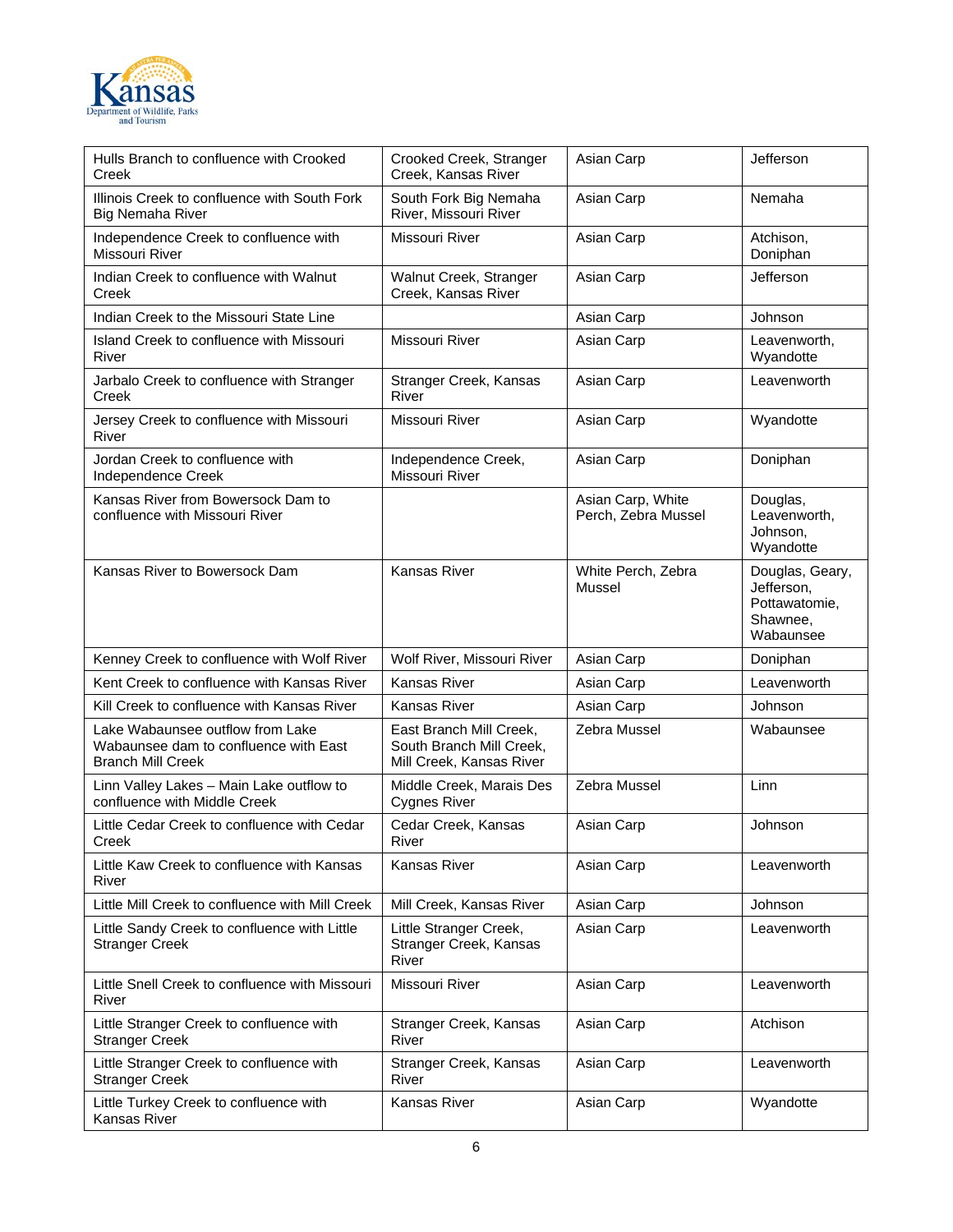

| Little Wakarusa Creek to confluence with<br>Wakarusa River                         | Wakarusa River, Kansas<br>River                                             | Asian Carp                               | Douglas                                             |
|------------------------------------------------------------------------------------|-----------------------------------------------------------------------------|------------------------------------------|-----------------------------------------------------|
| Little Walnut Creek to confluence with<br>Missouri River                           | Missouri River                                                              | Asian Carp                               | Atchison                                            |
| Lyon State Fishing Lake outflow from Lyon<br>SFL dam to confluence with Duck Creek | Duck Creek, Marais Des<br>Cygnes River, Melvern<br>Reservoir                | Zebra Mussel                             | Lyon                                                |
| Lyons Creek from outflow of Geary SFL to<br>confluence with Kansas River           | Kansas River                                                                | Zebra Mussel                             | Geary                                               |
| Manly Creek to confluence with Pole Creek                                          | Pole Creek, Turkey Creek,<br>South Fork Big Nemaha<br>River, Missouri River | Asian Carp                               | Marshall,<br>Nemaha                                 |
| Marais Des Cygnes River to the Missouri<br>State Line                              |                                                                             | Zebra Mussel                             | Franklin, Linn,<br>Lyon, Miami,<br>Osage            |
| Marshall Creek from Wyandotte County Lake<br>dam to confluence with Kansas River   | Kansas River                                                                | Asian Carp, Zebra<br>Mussel              | Wyandotte                                           |
| Mattoon Creek to confluence with Kansas<br>River                                   | Kansas River                                                                | Asian Carp                               | Wyandotte                                           |
| Middle Creek to confluence with Marais Des<br>Cygnes River                         | Marais Des Cygnes River                                                     | Zebra Mussel                             | Linn                                                |
| Middle Fork Wolf River to confluence with<br><b>Wolf River</b>                     | Wolf River, Missouri River                                                  | Asian Carp                               | <b>Brown</b>                                        |
| Mill Creek from South Branch Mill Creek to<br>confluence with Kansas River         | Kansas River                                                                | Zebra Mussel                             | Wabaunsee                                           |
| Mill Creek to confluence with Kansas River                                         | Kansas River                                                                | Asian Carp                               | Wyandotte                                           |
| Mill Creek to confluence with Kansas River                                         | Kansas River                                                                | Asian Carp                               | Johnson                                             |
| Mill Creek to confluence with Missouri River                                       | Missouri River                                                              | Asian Carp                               | Doniphan                                            |
| Mission Creek to confluence with Missouri<br>River                                 | Missouri River                                                              | Asian Carp                               | Doniphan                                            |
| Missouri River                                                                     |                                                                             | Asian Carp, White<br>Perch, Zebra Mussel | Atchison.<br>Doniphan,<br>Leavenworth,<br>Wyandotte |
| Mooney Creek to confluence with Crooked<br>Creek                                   | Crooked Creek, Stranger<br>Creek, Kansas River                              | Asian Carp                               | Atchison.<br>Jefferson                              |
| Mosquito Creek to confluence with Missouri<br>River                                | Missouri River                                                              | Asian Carp                               | Doniphan                                            |
| MS Mitch Mitchell Floodway from Big Slough<br>to confluence with Arkansas River    | Arkansas River                                                              | White Perch                              | Sedgwick                                            |
| Mud Creek to confluence with Kansas River                                          | Kansas River                                                                | Asian Carp                               | Douglas,<br>Jefferson,<br>Leavenworth               |
| Mulberry Creek to confluence with Walnut<br>Creek                                  | Walnut Creek, Missouri<br>River                                             | Asian Carp                               | Brown                                               |
| Muncie Creek to confluence with Kansas<br>River                                    | Kansas River                                                                | Asian Carp                               | Wyandotte                                           |
| Murray Creek to confluence with Little<br><b>Stranger Creek</b>                    | Little Stranger Creek,<br>Stranger Creek, Kansas<br>River                   | Asian Carp                               | Leavenworth                                         |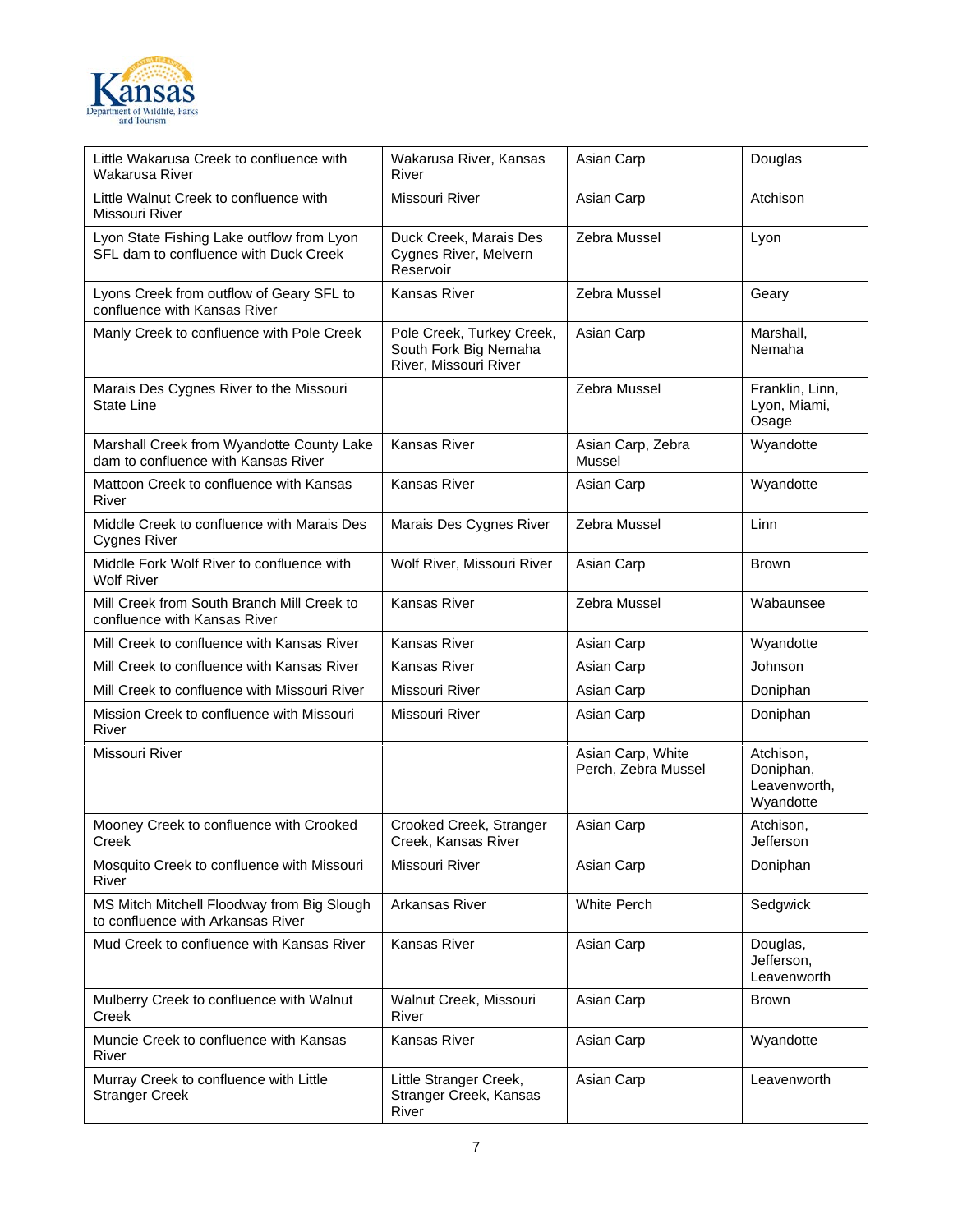

| Nearman Creek to confluence with Missouri<br>River | Missouri River                                                                  | Asian Carp | Wyandotte |
|----------------------------------------------------|---------------------------------------------------------------------------------|------------|-----------|
| Negro Creek to confluence with Blue River          | <b>Blue River, Missouri River</b>                                               | Asian Carp | Johnson   |
| Negro Creek to confluence with Clear Creek         | Clear Creek, Turkey<br>Creek, South Fork Big<br>Nemaha River, Missouri<br>River | Asian Carp | Nemaha    |
| Nelson Creek to confluence with Wolf River         | Wolf River, Missouri River                                                      | Asian Carp | Doniphan  |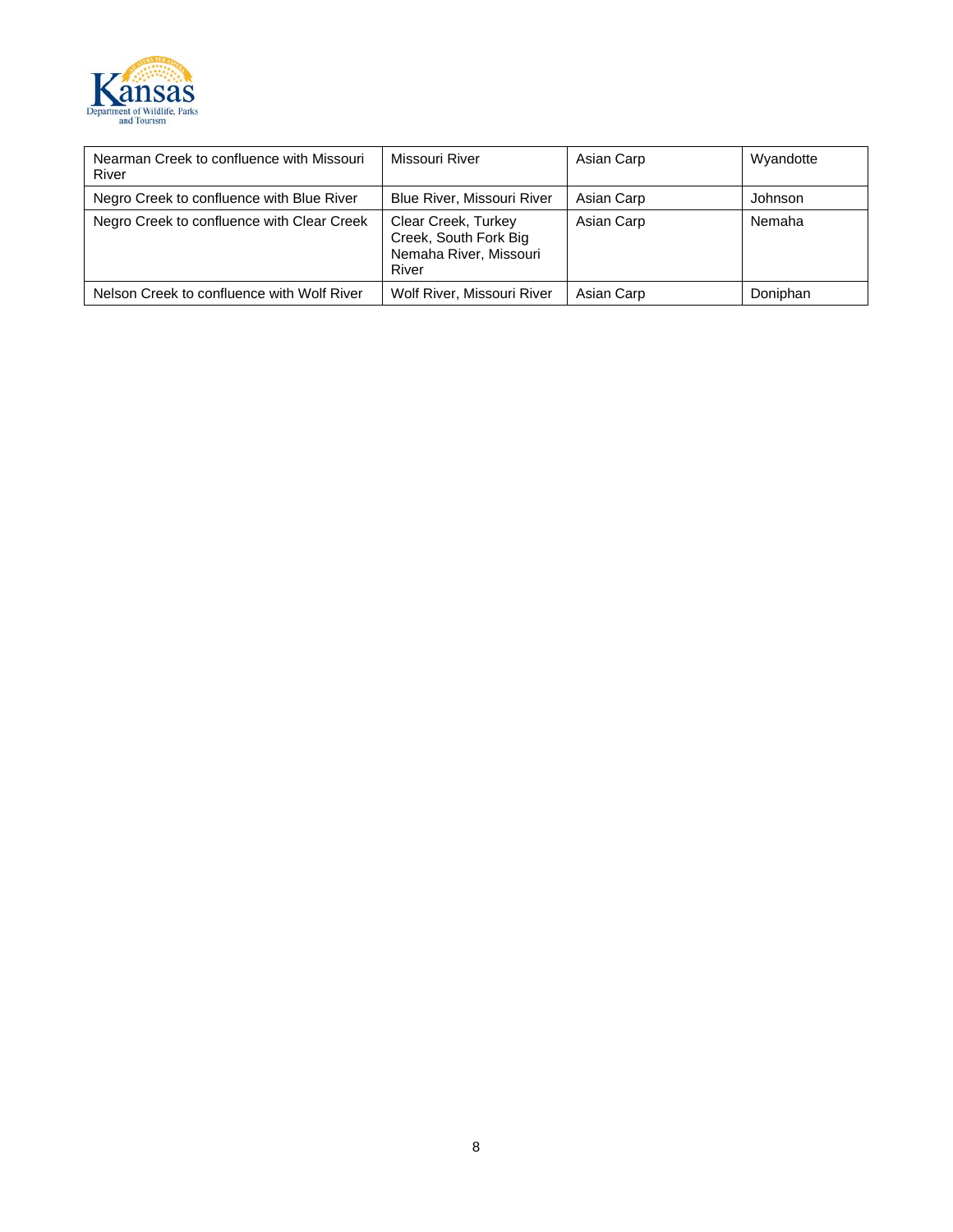

| Neosho River from Council Grove Reservoir<br>dam to the Oswego dam                          | Neosho River                                                           | Zebra Mussel                 | Allen, Coffey,<br>Labette, Lyon,<br>Morris, Neosho,<br>Woodson |
|---------------------------------------------------------------------------------------------|------------------------------------------------------------------------|------------------------------|----------------------------------------------------------------|
| Neosho River from the Oswego dam to the<br>Oklahoma State Line                              |                                                                        | Asian Carp, Zebra<br>Mussel  | Cherokee,<br>Labette                                           |
| Ninemile Creek to confluence with<br>Sevenmile Creek                                        | Sevenmile Creek, Missouri<br>River                                     | Asian Carp                   | Leavenworth                                                    |
| Ninemile Creek to confluence with Stranger<br>Creek                                         | Stranger Creek, Kansas<br>River                                        | Asian Carp                   | Jefferson,<br>Leavenworth                                      |
| Ninnescah River to confluence with<br>Arkansas River                                        | Arkansas River                                                         | White Perch, Zebra<br>Mussel | Sedgwick,<br>Sumner                                            |
| Noharts Creek to the Nebraska State Line                                                    | Missouri River                                                         | Asian Carp                   | <b>Brown</b>                                                   |
| North Branch Independence Creek to<br>confluence with Independence Creek                    | Independence Creek,<br>Missouri River                                  | Asian Carp                   | Doniphan                                                       |
| North Fork Ninnescah River from Cheney<br>Reservoir dam to Ninnescah River                  | Ninnescah River,<br>Arkansas River                                     | White Perch, Zebra<br>Mussel | Sedgwick                                                       |
| North Fork Stranger Creek to confluence<br>with Stranger Creek                              | Stranger Creek, Kansas<br>River                                        | Asian Carp                   | Atchison                                                       |
| North Fork Wildcat Creek to Wildcat Creek                                                   | Wildcat Creek, South Fork<br><b>Big Nemaha River</b>                   | Asian Carp                   | Nemaha                                                         |
| North Fork Wolf River to confluence with<br>Wolf River                                      | Wolf River, Missouri River                                             | Asian Carp                   | <b>Brown</b>                                                   |
| Osage State Fishing Lake outflow from<br>Osage SFL dam to confluence with 110-Mile<br>Creek | 110-Mile Creek, Pomona<br>Reservoir, Marais Des<br><b>Cygnes River</b> | Zebra Mussel                 | Osage                                                          |
| Owl Creek to confluence with Missouri River                                                 | Missouri River                                                         | Asian Carp                   | Atchison                                                       |
| Pedee Creek to confluence with Pony Creek                                                   | Pony Creek, Missouri<br>River                                          | Asian Carp                   | <b>Brown</b>                                                   |
| Pennell Creek to confluence with Wolf River                                                 | Wolf River, Missouri River                                             | Asian Carp                   | Doniphan                                                       |
| Peters Creek to confluence with Missouri<br>River                                           | Missouri River                                                         | Asian Carp                   | Doniphan                                                       |
| Piper Creek to confluence with Wolf Creek                                                   | Wolf Creek, Kansas River                                               | Asian Carp                   | Wyandotte                                                      |
| Plum Creek to confluence with Mud Creek                                                     | Mud Creek, Kansas River                                                | Asian Carp                   | Jefferson                                                      |
| Plum Creek to confluence with Salt Creek                                                    | Salt Creek. Missouri River                                             | Asian Carp                   | Leavenworth                                                    |
| Pole Creek to confluence with Turkey Creek                                                  | Turkey Creek, South Fork<br>Big Nemaha River,<br>Missouri River        | Asian Carp                   | Marshall,<br>Nemaha                                            |
| Pony Creek from Sabetha - Pony Creek<br>Lake dam to the Nebraska State Line                 | Missouri River                                                         | Asian Carp                   | Brown                                                          |
| Pony Creek to confluence with Ninemile<br>Creek                                             | Ninemile Creek, Stranger<br>Creek, Kansas River                        | Asian Carp                   | Leavenworth                                                    |
| Prairie Creek to confluence with Chikaskia<br>River                                         | Chikaskia River                                                        | Zebra Mussel                 | Sumner                                                         |
| Prairie Creek to confluence with Walnut<br>Creek                                            | Walnut Creek, Stranger<br>Creek, Kansas River                          | Asian Carp                   | Jefferson,<br>Leavenworth                                      |
| Prather Creek from Chase State Fishing<br>Lake dam to confluence with Cottonwood<br>River   | Cottonwood River,<br>Neosho River, John<br><b>Redmond Reservoir</b>    | Zebra Mussel                 | Chase                                                          |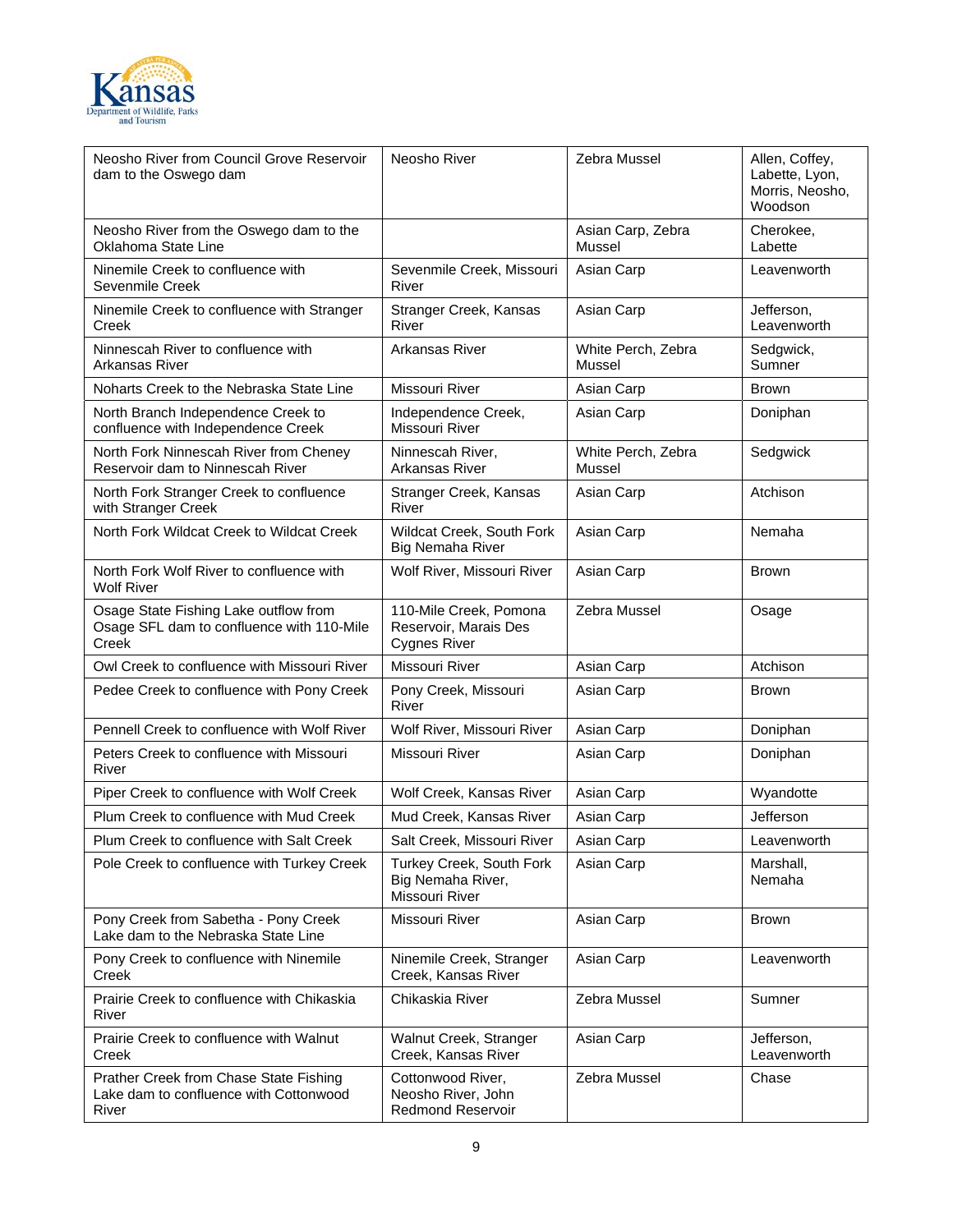

| Quarry Creek to confluence with Missouri<br>River                                                   | Missouri River                                       | Asian Carp                   | Leavenworth                                                        |
|-----------------------------------------------------------------------------------------------------|------------------------------------------------------|------------------------------|--------------------------------------------------------------------|
| Rattlesnake Creek to the Nebraska State<br>Line                                                     | Missouri River                                       | Asian Carp                   | Nemaha                                                             |
| Republican River from Milford Reservoir dam<br>to Kansas River                                      | <b>Kansas River</b>                                  | Zebra Mussel                 | Geary                                                              |
| Rittenhouse Branch to confluence with Wolf<br>River                                                 | Wolf River, Missouri River                           | Asian Carp                   | Doniphan                                                           |
| Rock Creek to confluence with<br>Independence Creek                                                 | Independence Creek,<br>Missouri River                | Asian Carp                   | Doniphan                                                           |
| Rock Creek to the Nebraska State Line                                                               | Missouri River                                       | Asian Carp                   | Nemaha                                                             |
| Roys Creek to the Nebraska State Line                                                               | Missouri River                                       | Asian Carp                   | <b>Brown</b>                                                       |
| Saline River from Wilson Reservoir dam to<br>confluence with Smoky Hill River                       | Smoky Hill River, Kansas<br>River                    | White Perch, Zebra<br>Mussel | Lincoln, Ottawa,<br>Russell, Saline                                |
| Salt Creek to confluence with Missouri River                                                        | Missouri River                                       | Asian Carp                   | Leavenworth                                                        |
| Scatter Creek to confluence with Walnut<br>Creek                                                    | Walnut Creek, Stranger<br>Creek, Kansas River        | Asian Carp                   | Jefferson                                                          |
| Sevenmile Creek to confluence with Missouri<br>River                                                | Missouri River                                       | Asian Carp                   | Leavenworth                                                        |
| Shunganunga Creek from Deer Creek to<br>confluence with Kansas River                                | <b>Kansas River</b>                                  | Zebra Mussel                 | Shawnee                                                            |
| Smith Creek to confluence with Missouri<br>River                                                    | Missouri River                                       | Asian Carp                   | Doniphan                                                           |
| Smoky Hill River from Cedar Bluff Reservoir<br>dam to confluence with Saline River                  | Smoky Hill River, Kansas<br>River                    | Zebra Mussel                 | Ellis, Ellsworth,<br>McPherson,<br>Rush, Russell,<br>Saline, Trego |
| Smoky Hill River from Saline River to<br>Kansas River                                               | Kansas River                                         | White Perch, Zebra<br>Mussel | Dickinson,<br>Geary, Saline                                        |
| Solomon River from Glen Elder Reservoir<br>dam to confluence with Smoky Hill River                  | Smoky Hill River, Kansas<br>River                    | Zebra Mussel                 | Cloud,<br>Dickinson,<br>Mitchell, Ottawa,<br>Saline                |
| South Branch Mill Creek from East Branch<br>Mill Creek to confluence with Mill Creek                | Mill Creek, Kansas River                             | Zebra Mussel                 | Wabaunsee                                                          |
| South Fork Big Nemaha River to the<br>Nebraska State Line                                           |                                                      | Asian Carp                   | Nemaha                                                             |
| South Fork Ninnescah River from Byron<br>Walker Wildlife Area to confluence with<br>Ninnescah River | Ninnescah River,<br>Arkansas River                   | White Perch                  | Kingman,<br>Sedgwick                                               |
| South Fork Wildcat Creek to Wildcat Creek                                                           | Wildcat Creek, South Fork<br><b>Big Nemaha River</b> | Asian Carp                   | Nemaha                                                             |
| South Fork Wolf River to confluence with<br><b>Wolf River</b>                                       | Wolf River, Missouri River                           | Asian Carp                   | <b>Brown</b>                                                       |
| South Wea Creek from Dorsey Branch to<br>confluence with Bull Creek                                 | <b>Bull Creek, Marais Des</b><br><b>Cygnes River</b> | Zebra Mussel                 | Miami                                                              |
| Spoon Creek to confluence with Kill Creek                                                           | Kill Creek, Kansas River                             | Asian Carp                   | Johnson                                                            |
| Spring Branch to confluence with Walnut<br>Creek                                                    | Walnut Creek, Missouri<br>River                      | Asian Carp                   | <b>Brown</b>                                                       |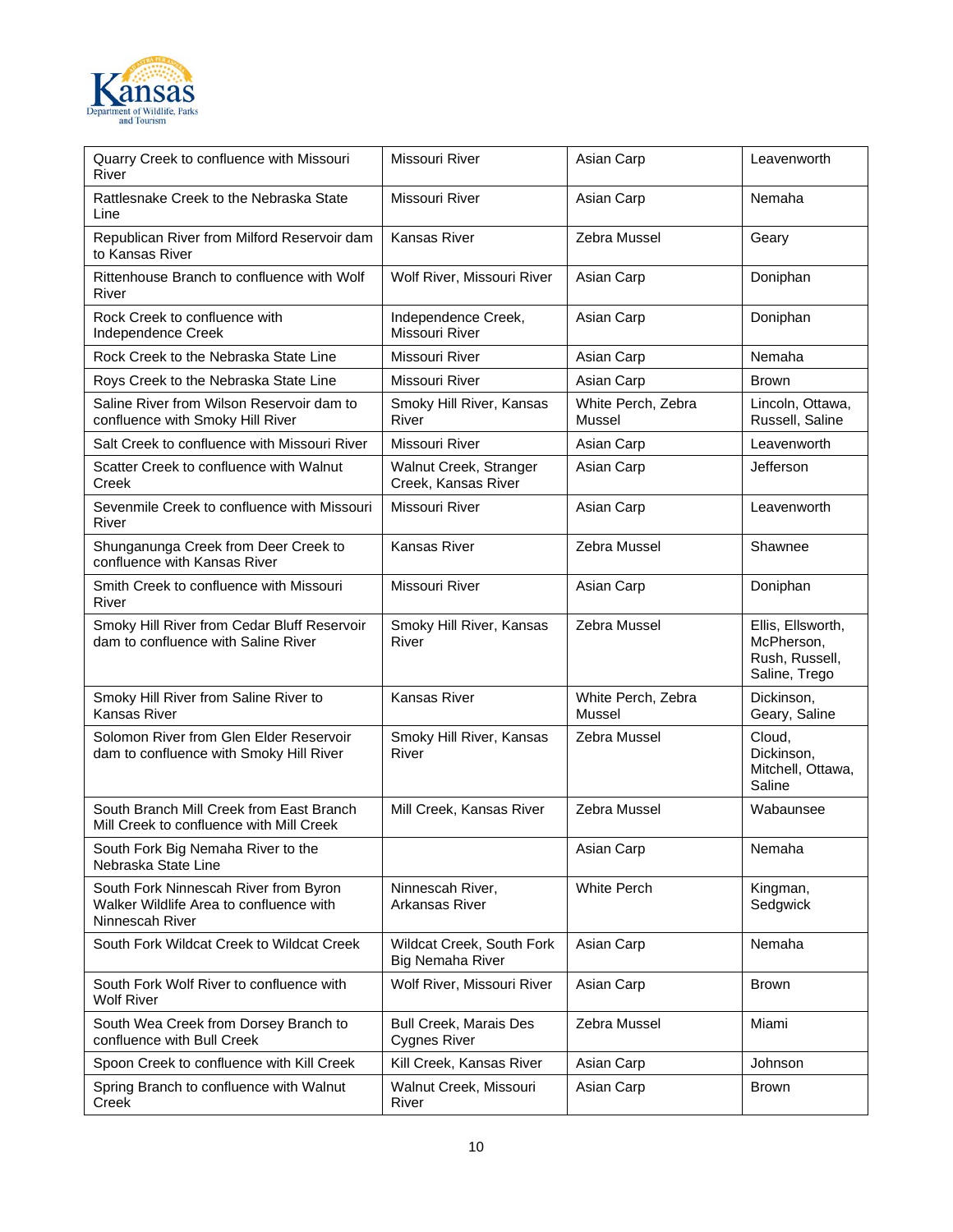

| Spring Creek to confluence with Cedar<br>Creek                                 | Cedar Creek, Missouri<br>River                  | Asian Carp                   | Brown, Doniphan           |
|--------------------------------------------------------------------------------|-------------------------------------------------|------------------------------|---------------------------|
| Spring Creek to confluence with Stranger<br>Creek                              | Stranger Creek, Kansas<br>River                 | Asian Carp                   | Atchison                  |
| Spring Creek to confluence with Wakarusa<br>River                              | Wakarusa River, Kansas<br>River                 | Asian Carp                   | Douglas                   |
| Spring Creek to confluence with Walnut<br>Creek                                | Walnut Creek, Missouri<br>River                 | Asian Carp                   | <b>Brown</b>              |
| Springs Branch to confluence with Cold<br>Ryan Branch                          | Cold Ryan Branch, Wolf<br>River, Missouri River | Asian Carp                   | Doniphan                  |
| Squaw Creek to confluence with Missouri<br>River                               | Missouri River                                  | Asian Carp                   | Brown, Doniphan           |
| Stranger Creek to confluence with Kansas<br>River                              | Kansas River                                    | Asian Carp                   | Atchison,<br>Leavenworth  |
| Striker Branch to confluence with Wolf River                                   | Wolf River, Missouri River                      | Asian Carp                   | Doniphan                  |
| Tennessee Creek to confluence with South<br>Fork Big Nemaha River              | South Fork Big Nemaha<br>River, Missouri River  | Asian Carp                   | Nemaha                    |
| Terrapin Creek to confluence with Walnut<br>Creek                              | Walnut Creek, Missouri<br>River                 | Asian Carp                   | <b>Brown</b>              |
| Threemile Creek to confluence with Missouri<br>River                           | Missouri River                                  | Asian Carp                   | Leavenworth               |
| Timber Creek from Winfield City Lake dam to<br>confluence with Walnut River    | Walnut River, Arkansas<br>River                 | Zebra Mussel                 | Cowley                    |
| Tomahawk Creek to confluence with Indian<br>Creek                              | <b>Indian Creek</b>                             | Asian Carp                   | Johnson                   |
| Tonganoxie Creek to confluence with<br><b>Stranger Creek</b>                   | Stranger Creek, Kansas<br>River                 | Asian Carp                   | Leavenworth               |
| Turkey Creek to confluence with Kansas<br>River                                | Kansas River                                    | Asian Carp                   | Johnson,<br>Wyandotte     |
| Turkey Creek to confluence with South Fork<br><b>Big Nemaha River</b>          | South Fork Big Nemaha<br>River, Missouri River  | Asian Carp                   | Nemaha                    |
| Wakarusa River from Clinton Reservoir dam<br>to confluence with Kansas River   | Kansas River                                    | Asian Carp, Zebra<br>Mussel  | Douglas                   |
| Walnut Creek to confluence with Missouri<br>River                              | Missouri River                                  | Asian Carp                   | Doniphan                  |
| Walnut Creek to confluence with Missouri<br>River                              | Missouri River                                  | Asian Carp                   | Atchison                  |
| Walnut Creek to confluence with Stranger<br>Creek                              | Stranger Creek, Kansas<br>River                 | Asian Carp                   | Jefferson,<br>Leavenworth |
| Walnut Creek to the Nebraska State Line                                        | Missouri River                                  | Asian Carp                   | <b>Brown</b>              |
| Walnut River from El Dorado Reservoir dam<br>to confluence with Arkansas River | Arkansas River                                  | White Perch, Zebra<br>Mussel | Butler, Cowley            |
| Washington Creek from Lonestar Lake dam<br>to confluence with Wakarusa River   | Wakarusa River, Kansas<br>River                 | Asian Carp                   | Douglas                   |
| West Brush Creek to confluence with<br><b>Stranger Creek</b>                   | Stranger Creek, Kansas<br>River                 | Asian Carp                   | Leavenworth               |
| West Mission Creek to confluence with<br>Kansas River                          | Kansas River                                    | Asian Carp                   | Wyandotte                 |